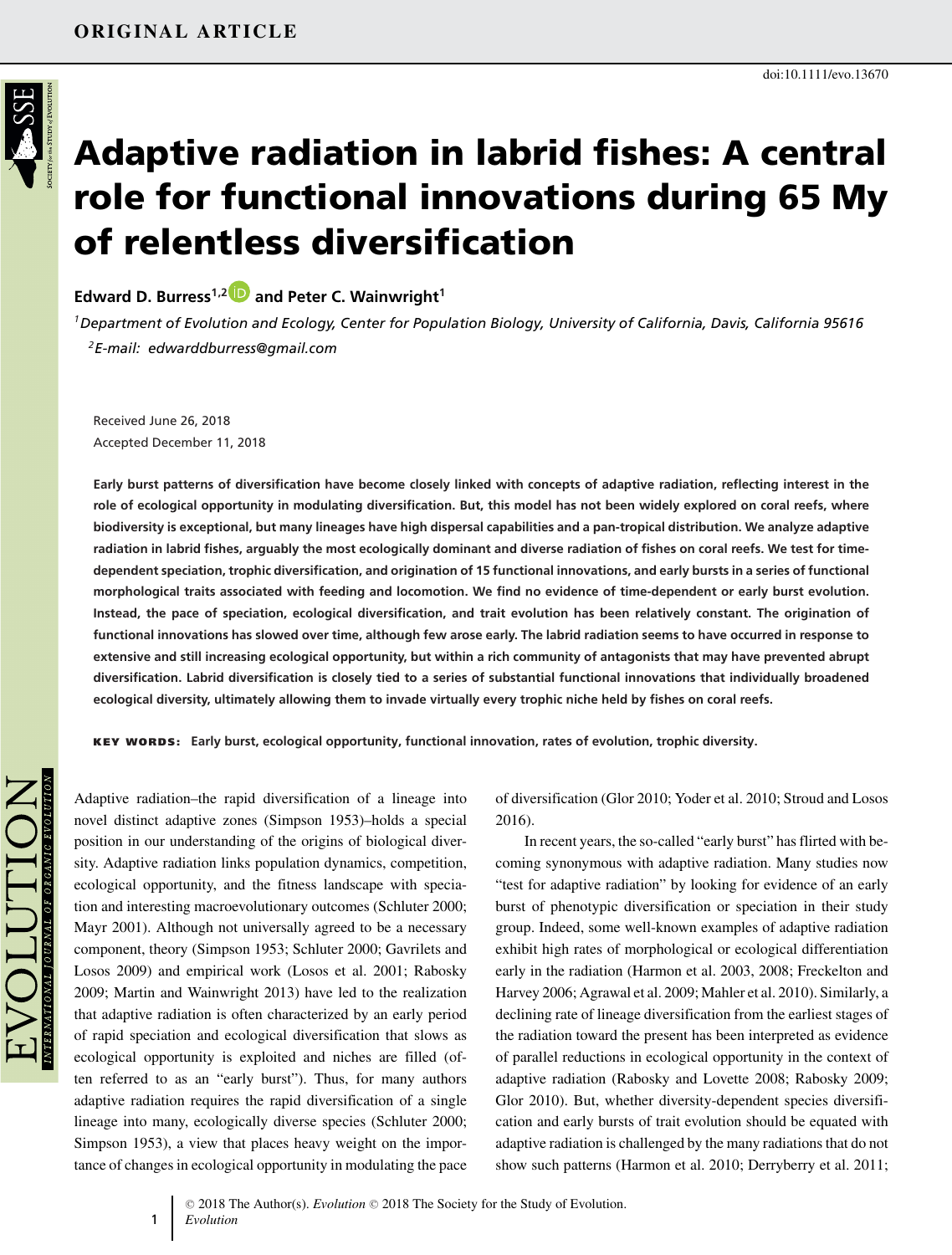Puttick 2018), highlighting a need for a nuanced concept of adaptive radiation that considers the diversity of circumstances and mechanisms under which adaptive radiation takes place (Gavrilets and Losos 2009).

Coral reefs harbor exceptional biodiversity, including about 20% of all fish species (Kulbicki et al. 2013). Among more than 70 families of coral reef fishes, Labridae (wrasses and parrotfishes) stands out as consistently ranking among the most speciesrich, locally abundant, ecologically diverse, and central to ecosystem processes (Bellwood 1996; Robertson 1998; Bellwood and Wainwright 2002). Over 510 labrid species occur on coral reefs throughout the tropics, making them the most species-rich fish family found on coral reefs, with another 100 species found in temperate rocky habitats around the world (Cowman 2014). Species range in body size from the tiny 5 cm *Wetmorella tanakai* to the giant 230 cm, 190 kg *Cheilinus undulatus*. Their trophic diversity covers nearly the entire range of feeding habits found among fishes on coral reefs, including myriad crustaceans, molluscs, echinoderms, zooplankton, fishes, polychaetes, bryozoans and in some of the more specialized taxa, algae, detritus, autotrophic microbes, foraminifera, coral mucus, and ectoparasites of other fishes. Their feeding activities can have profound effects on benthic communities, especially parrotfishes, which constantly graze hard surfaces, shaping recruitment of algae, clearing space for other settlers (Burkepile and Hay 2008; Bonaldo et al. 2014), and acting as the most potent bioeroders of carbonate reef structures (Bellwood 1995; Bruggemann et al. 1996). Labrid diversity extends along other dimensions as well, including depth (Wainwright et al. 2018), microhabitat (Bellwood and Wainwright 2001; Fulton et al. 2005), a wide range of mating systems (Robertson and Choat 1974; Warner 1984), and variation in patterns of sexual ontogeny (Warner and Robertson 1978) that have led to extensive color diversity. With their high species richness, local abundance, and ecological exuberance, labrids are the quintessential adaptive radiation of fishes on coral reefs. But are they?

In the present study, we evaluate the tempo of the labrid adaptive radiation, specifically asking whether they exhibit early bursts of speciation, trait evolution and ecology, consistent with an abrupt response to ecological opportunity. Using a time-calibrated molecular phylogeny, we test for changes in net diversification rate through the 65 My history of the group. We reconstruct the history of feeding habits in labrids, asking whether we see evidence of diversity-dependent dietary diversification. We also test for an early burst in the evolution of several continuous functional traits that characterize the complex labrid feeding apparatus and are known to be associated with the ability of labrids to capture and process various types of prey. Similarly, we test for an early burst of evolution in pectoral fin shape, a strong correlate of swimming performance in labrids, which is known to underlie some of their microhabitat diversity. Finally, we estimate the origination rate of 15 functional innovations associated with niche-shifts in feeding habits and habitat use. Cumulatively, these tests are used to determine whether labrid fishes fit the classic notion of an adaptive radiation in which diversification slows over time as the clade becomes more diverse and fills available niches (Simpson 1953; Schluter 2000; Stroud and Losos 2016).

### *Methods* **PHYLOGENETIC INFERENCE**

We used a previously published phylogeny of 320 labrid species (Baliga and Law 2016), representing slightly more than half of the nominal species (Froese and Pauly 2015). Briefly, their dataset included four mitochondrial (12S, 16S, COI, and Cyt b) and three nuclear gene regions (RAG2, TMO4c4, and S7), with 5462 total base pairs obtained from GenBank. Sequences were aligned in Geneious 4.8.5 (Kearse et al. 2012), the best-fitting model of nucleotide substitution was identified using jModelTest 2.0 (Darriba et al. 2012), and sequences were concatenated into a supermatrix using SequenceMatrix 1.7.8 (Vaidya et al. 2011). Then, the authors estimated phylogenetic trees using a relaxed log normal clock model with BEAST 2.2.1 (Bouckaert et al. 2014) under a  $GTR + \Gamma$  model. Seven informative parametric priors based on fossil and biogeographic information were set during this procedure (Baliga and Law 2016). The authors ran five separate MCMC runs and after discarding burn-in (15–20%), the combined set of runs included 41,323 trees, which were used to estimate the maximum clade credibility (MCC) tree in TreeAnnotator 2.2.1 (Bouckaert et al. 2014; Fig. S1). In this study, to account for uncertainty in phylogenetic tree topology and divergence times, we repeated most analyses across 1000 trees sampled randomly from the posterior distribution (see below for analysis-specific details).

### **LINEAGE DIVERSIFICATION**

We employed the  $\gamma$  test using the R package PHYTOOLS (Revell 2012) to evaluate the pace of diversification through time. We estimated  $\gamma$  for each of the 1000 randomly sampled trees from the posterior distribution, then employed the Monte Carlo Constant rates test (MCCR) implemented in LASER (Rabosky 2006a) to conduct γ-statistic analysis for incompletely sampled phylogenies (Pybus and Harvey 2000). Complete phylogenies (i.e., with 638 tips) were simulated under the null hypothesis of a constant pure birth diversification process and taxa were randomly pruned to mimic the degree of incomplete taxon sampling in the empirical trees (i.e., 50%). This procedure was conducted across 5000 Monte Carlo simulations. We then compared the mean  $\gamma$  of the 1000 empirical trees to the null distribution of  $γ$  statistics. Secondly, we fitted models of diversification using the R package LASER version 2.4-1 (Rabosky 2006a). To test whether the diversification rate has slowed over time (Rabosky 2006b; Rabosky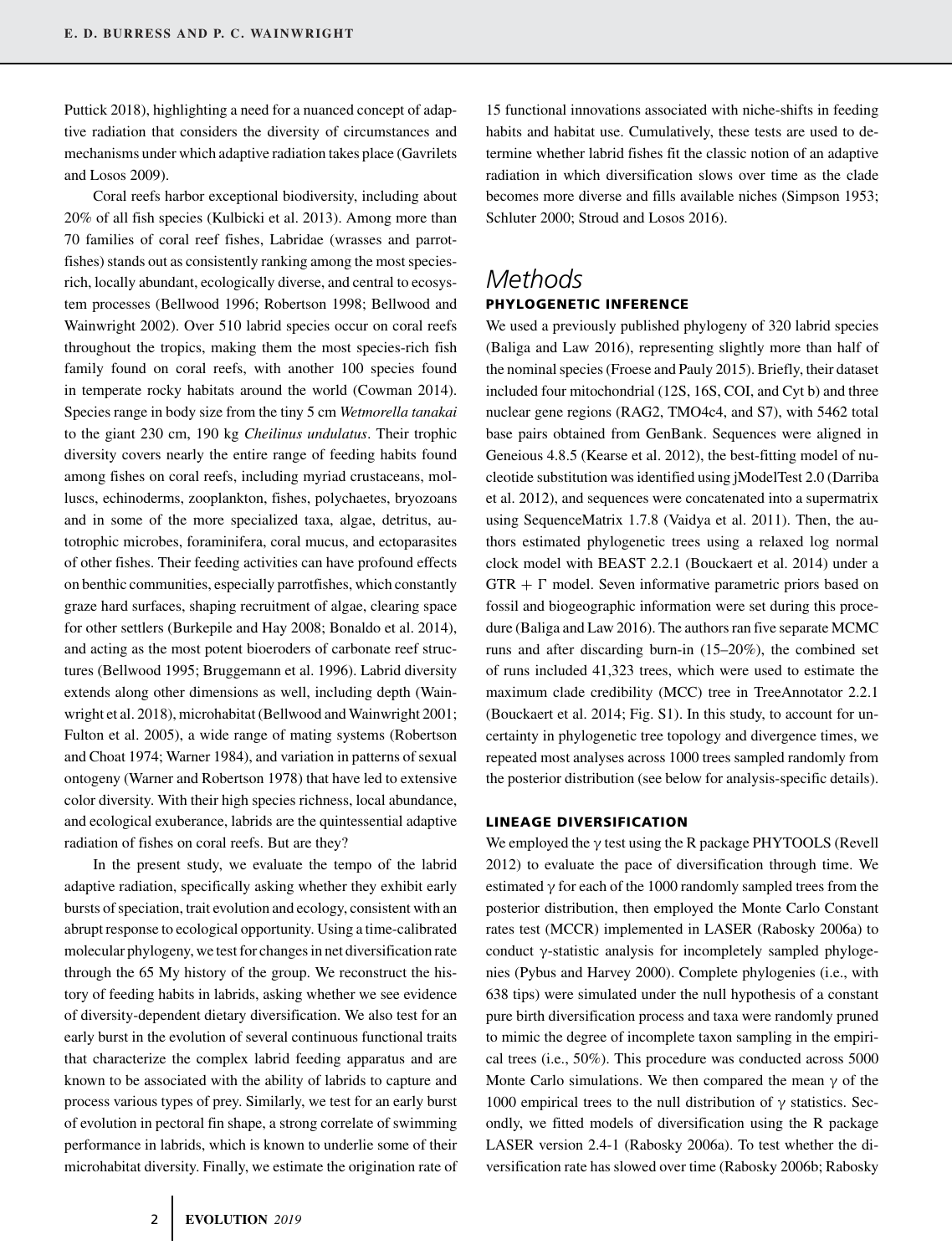and Lovette 2008), we compared the fit of a pure birth model (PB) in which the number of lineages accrues log-linearly with time, a birth-death model (BD) in which the probability of speciation and extinction are constant, and two diversity-dependent models in which diversification slows exponentially (DDX) or linearly (DDL) using Akaike Information Criterion (AIC). To account for phylogenetic uncertainty, models were fit to the 1000 randomly sampled trees from the posterior distribution. Lastly, we estimated net diversification over time under an episodic birth-death process and the number and magnitude of rate shifts using a reversiblejump MCMC algorithm with the R package TESS (Höhna et al. 2015; May et al. 2016). We did not have an expectation of rate shifts or mass extinction events during the evolutionary history of Labridae; therefore, we set priors to 1 rate shift and 1 mass extinction event. We designated the sampling probability based on the proportion of valid species included in our tree (i.e., 0.5). The analysis was run for 1 million iterations, thinning every 1000, and 10% burn in. We assessed the probability of rate shifts using Bayes factors (BFs), which compare the marginal likelihood of a shift to the marginal likelihood of zero shifts (Kass and Raftery 1995). Net diversification and rate shifts were estimated using the MCC tree. We assessed sensitivity to the prior by performing two additional runs with a prior of 5 and 10 rate shifts (Fig. S2).

### **ECOLOGICAL DIVERSIFICATION**

We classified species into 10 trophic guilds based on their primary prey items: shelled invertebrates, soft-bodied invertebrates, mollusk, fish, herbivore, zooplankton, coral, foraminifera, cleaners (ectoparasites), and omnivores (Supplementary File 1). We then estimated the evolutionary histories of these guilds with stochastic character mapping using the make.simmap function implemented in PHYTOOLS (Revell 2012). The histories of each diet were estimated across 1000 simmap reconstructions on the MCC tree using an equal rates model (i.e., "ER"; favored over a model in which all rates were different across the majority of trees based on AICc) and fitting a continuous-time reversible Markov model for the evolution of trophic guild, then simulating stochastic character histories using the tip states on the tree (i.e., "empirical"). These simmaps were used to identify the origin (i.e., ancestral node) of each guild. To account for uncertainty in the origin of each novelty, we created age distributions for each guild based on the ages of their node of origin across 1000 randomly sampled trees from the posterior distribution.

Additionally, we determined whether transitions in trophic guilds varied through time by fitting time-dependent evolutionary models using the fitDiscrete function implemented in GEIGER (Harmon et al. 2007). We fit a constant rate model in which no tree transformation was used and a model in which a delta transformation was used to determine if transitions occurred constantly or increased/slowed through time, respectively. Models were fit to 1000 randomly sampled trees from the posterior distribution. To visualize transition rates through time, we calculated the average transition times from 1000 randomly sampled trees and partitioned those into seven age bins (e.g., 0–10 Mya) and then calculated the total branch lengths for each bin. Then, we divided the number of transitions by the total branch length for each bin and regressed these transition rates against time (Mya).

### **MORPHOLOGICAL EVOLUTION**

### *Traits*

We used 10 traits related to swimming and feeding performance in labrids: the aspect ratio of the pectoral fins, premaxillary protrusion, mouth gape, masses of the adductor mandibulae, levator posterior, and sternohyoideus muscles, mouth-opening and -closing lever ratios, and kinematic transmission coefficients of the oral jaw and hyoid four-bar linkage systems. During swimming at most speeds, labrids rely on the pectoral fins to generate thrust. Pectoral fin shape is correlated with typical swimming speeds in labrids (Wainwright et al. 2002) and is known to have substantial consequences for microhabitat use across the group (Bellwood and Wainwright 2001; Fulton et al. 2005; 2017). We used previously published data on the aspect ratio of the pectoral fin from 829 individuals representing 127 species (Wainwright et al. 2002). Fin aspect ratio was calculated as the square of the leading edge length divided by the area of the fin and multiplied by two such that the values represent both fins. Additionally, we used species averages for nine traits based on three specimens each of 128 species (Wainwright et al. 2004; Price et al. 2011). The traits characterize functional morphological diversity in relation to prey capture and processing (Wainwright et al. 2004; Collar et al. 2007). These traits included two linear distances: premaxillary protrusion and mouth gape, which contribute to suction feeding performance and prey size restrictions; three muscle masses: adductor mandibulae, levator posterior, and sternohyoideus muscles, which are dominant actuators in the biting mechanism of the oral jaws, the pharyngeal jaws, and buccal expansion during suction feeding, respectively; mouth-opening and -closing lever ratios, which capture mechanical advantage of jaw adductors and abductors; and lastly kinematic transmission coefficients of the oral jaw and hyoid four-bar linkage systems, which transmit force and movement during oral jaw function and expansion of the buccal cavity, respectively. Species means of all traits were log-transformed. Additionally, we employed phylogenetic size-correction to traits that scaled with body size (i.e., lengths and masses; Fig. S3) using the phyl.resid function implemented in PHYTOOLS (Revell 2012).

### *Comparative phylogenetic methods*

We employed three approaches to evaluate the mode and rates of morphological evolution. First, we calculated disparity through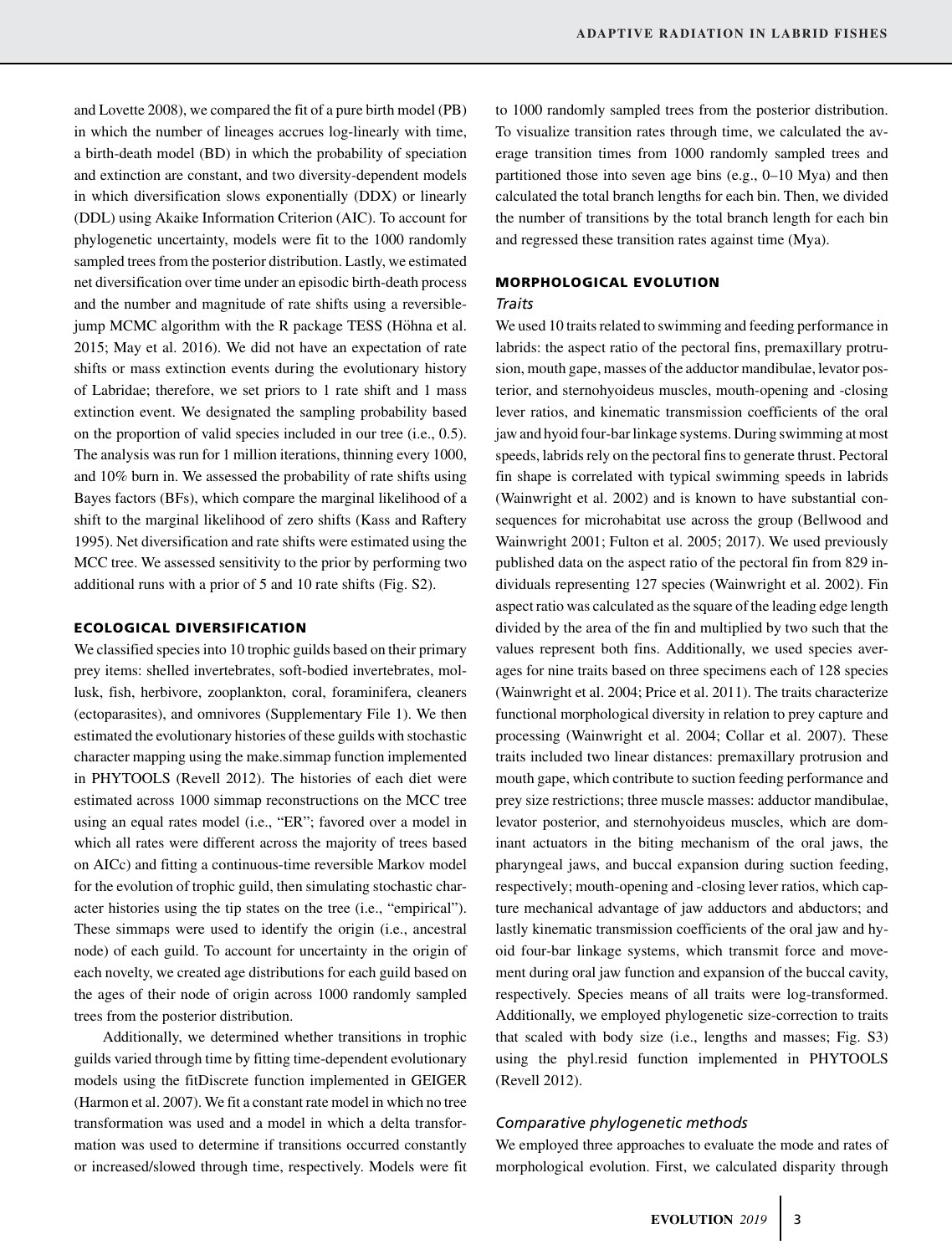time using the dtt function implemented in GEIGER (Harmon et al. 2007). Disparity was calculated using average squared Euclidean distance. The null distribution of disparity through time for each tree was based on 1000 simulations. Incomplete taxon sampling was addressed by excluding the most recent 30% of the tree while calculating the MDI statistic (Harmon et al. 2003). The MDI statistic can be prone to high type-2 error; therefore, we also compared the empirical DTT curve to those of the null model using the Rank Envelope Test (Murrell 2018). Second, we fit time-dependent evolutionary models to each morphological trait using the fitContinuous function implemented in GEIGER (Harmon et al. 2007). Fitted models include Brownian motion (BM; Felsenstein 1985), which assumes that trait variance accumulates proportional to time, an Early-burst model (EB; Blomberg et al. 2003; Harmon et al. 2010), where the rate of evolution decreases exponentially through time, and the delta model (Pagel 1999), which fits the relative contributions of early versus late evolution, where a delta (δ) greater than 1 indicates recent evolution was relatively fast and δ less than 1 indicates recent evolution has been comparatively slow. Speed-ups in morphological evolution may be consistent with and statistically indistinguishable from selection (Cooper et al. 2016). Therefore, we also fit Ornstein-Uhlenbeck (OU) models (Butler and King 2004). We also simulated datasets with BM across each of the 1000 trees using the fastBM function in PHYTOOLS (Revell 2012) and subsequently fit BM, EB, delta, and OU models to these null datasets to evaluate if our phylogenetic trees were biased toward detecting non-Brownian models (Cooper et al. 2016). Lastly, to further assess rates of morphological evolution through time, we performed node-height tests in which the absolute values of standardized contrasts were regressed against the heights (i.e., time since root) of the nodes at which they were calculated (Freckleton and Harvey 2006). Standardized contrasts are point estimates of the Brownian rate parameter (Felsenstein 1985); therefore, negative and positive correlations between absolute contrasts and node heights would depict rates that have slowed and increased through time, respectively. We assessed the statistical significance of these relationships using robust regression, which weights data points according to their residual such that outliers are downweighted and has been shown to provide greater power to detect early bursts (Slater and Pennell 2013). To estimate the evolutionary rates of overall feeding morphology, we performed the node-height test using multivariate contrasts (McPeek et al. 2008) calculated from the nine feeding traits. Phylogenetically independent contrasts were calculated using the pic function implemented in APE (Paradis et al. 2004). To account for phylogenetic uncertainty, disparity through time, evolutionary model fitting, and node-height tests were repeated across 1000 randomly sampled trees from the posterior distribution.

#### **ORIGINS OF INNOVATIONS**

We coded 320 labrid species based on the presence/absence of 15 functional innovations–features, either morphological, behavioral, or physiological, that allow a lineage to interact with the environment in a novel way and may provide access to previously unavailable resources (as distinct from "key innovations" – traits that promote diversification; Hunter 1998; Galis 2001; Rabosky 2014): pharyngognathy, phyllodont dentition, parrotfish pharyngeal jaw apparatus, coalesced premaxillary teeth, intramandibular joint, rotating quadrate, folded lip, split lip, singular large pharyngeal tooth, incisiform teeth, antifreeze proteins, recurved oral teeth, elongate mandible, fin waving, and ultra-elongate body (see Supplementary File 1 for detailed explanations of each trait). Elongate mandible and ultra-elongate body are based on continuous traits that we recoded as discrete based on the presence of extreme values (Fig. S4). We then estimated the evolutionary histories of these innovations using SIMMAP following the methods described above for trophic guilds (see *Ecological diversification*). Lastly, we determined whether the origination rate of functional innovations varied through time using the same methods as described for trophic guilds (see *Ecological diversification*). The time of origination of each innovation was identified using its evolutionary history based on stochastic maps (Bollback 2006). In the cases of three innovations that were represented by a single species, we used the entire length of the branch to represent its age of origin, resulting in estimates likely biased towards ages older than the true origin. Because pharyngognathy is believed to be a synapomorphy for Labridae (Wainwright et al. 2012), we used the crown age of labrids to represent the origin of pharyngognathy.

### *Results* **LINEAGE DIVERSIFICATION**

The mean (range)  $\gamma$  statistic across 1000 randomly sampled trees from the posterior distribution was –0.984 (–2.29–0.434); however, these estimates fell well within the null distribution of γ statistics simulated with the MCCR test (Fig. 1A). This result indicates that lineage accumulation is consistent with that of a constant pure birth diversification process and that the observed negative γ statistic is likely a result of incomplete taxon sampling rather than diversification having slowed over time (Pybus and Harvey 2000). Likewise, a pure birth diversification model best fit 963 of the 1000 trees (Table 1). In the remaining 37 trees, both diversity-dependent models fit better than the constant rate models, with the diversity-dependent exponential model best fitting those trees (Table 1). Based on Bayesian analyses using TESS, net diversification rates gradually increased through time (Fig. 1B). Bayes Factors suggest that there were no rate shifts through time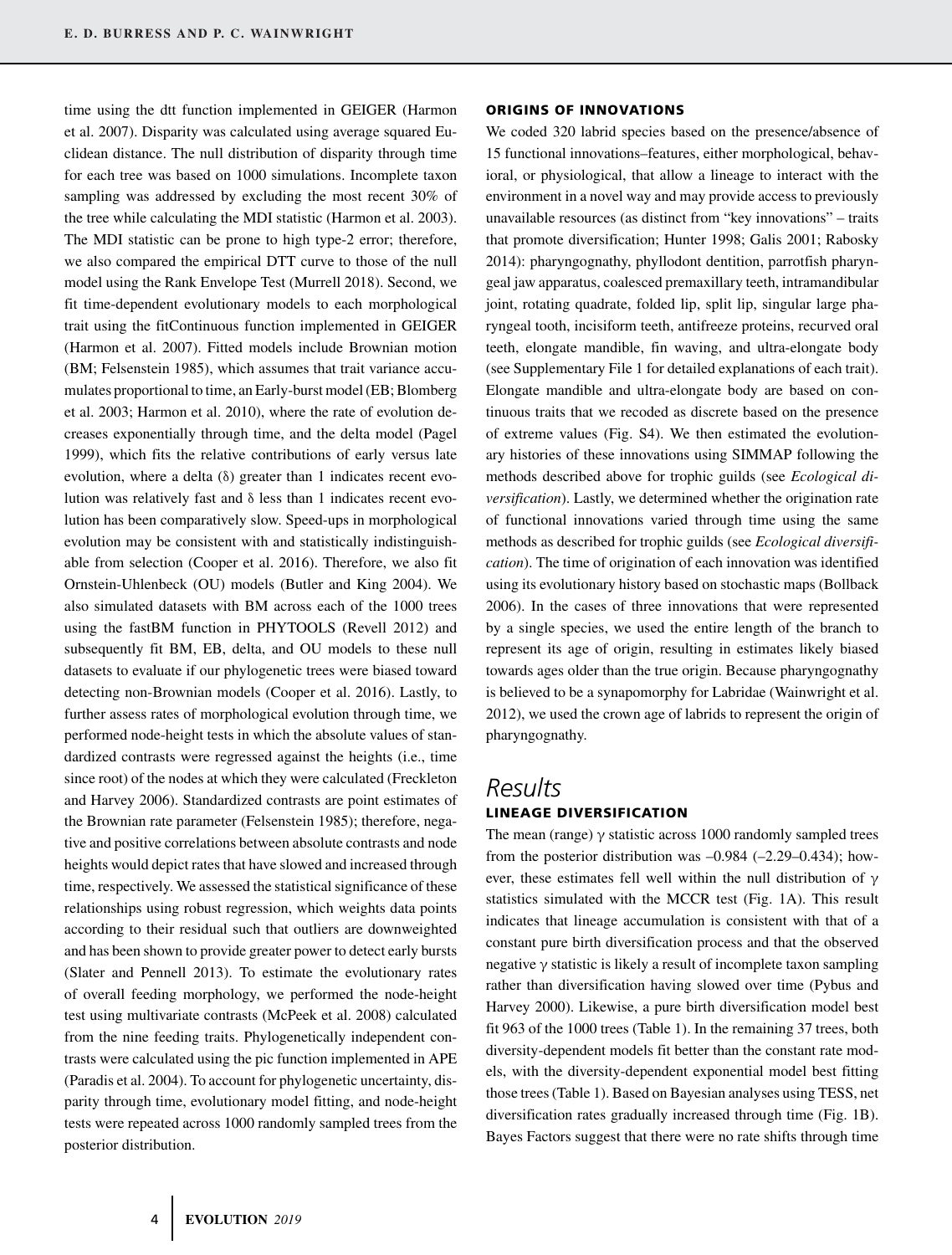

**Figure 1. The accumulation of lineages through time in labrid fishes (A). Solid and dashed lines depict the mean and 95% confidence interval, respectively, summarized from 1000 randomly sampled trees from the posterior distribution. The inset density plot shows the distribution of observed γ-statistics from the 1000 trees and null distribution based on 5000 trees simulated under a constant rate pure birth diversification process. Net diversification through time (B). The shaded area depicts the 95% confidence interval. Red columns depict the Bayes Factors (BF) for rate shifts at the corresponding point in time, from analyses with TESS. None reach the value of six expected for a significant rate shift.**

**Tab le 1 . Diversification-process model fitting to 1000 randomly sampled trees from the posterior distribution of labrid trees.**

| Model             | ln L                   | AIC.                                 | $\triangle$ AIC | Prop. |
|-------------------|------------------------|--------------------------------------|-----------------|-------|
| Pure birth (Yule) | 397.03 (351.36-447.57) | $-792.07 (-893.13$ to $-700.72)$     | 0.00            | 0.963 |
| <b>DDX</b>        | 397.35 (352.37-447.57) | $-790.70$ ( $-891.14$ to $-700.73$ ) | 1.36            | 0.000 |
| Birth death       | 397.03 (351.36-447.57) | $-790.07$ ( $-891.13$ to $-698.72$ ) | 2.00            | 0.000 |
| <b>DDL</b>        | 395.36 (350.43–447.93) | $-786.72$ ( $-891.86$ to $-696.86$ ) | 5.35            | 0.037 |

**Models are ranked from best to worst fit according to the log-likelihood (ln L), Akaike Information Criterion (AIC), and the proportion of the 1000 trees in which the model was the best fit (Prop.). Values depict the mean across 1000 trees. Values depict the mean (range) across 1000 trees. DDX, diversity-dependent exponential; DDL, diversity-dependent linear.**

(Fig. 2B). Inflating the prior number of shifts increased the variability of net diversification through time; however, there was still no support for rate shifts using BFs (Fig. S2).

### **ECOLOGICAL DIVERSIFICATION**

Transitions in trophic guild were well distributed across the labrid phylogeny (Fig. 2A) and through time (Fig. 2B). Trophic guild evolution best fit a constant rate model on 757 of the 1000 trees (Table 2; Fig. 2C). Estimates of the δ parameter were positive across all trees, ranging from 1.3 to 2.1, indicating a general increase in transition rate over time (Pagel 1999). Specifically, trophic guild diversity began accumulating approximately 38 Mya (Fig. 2D).

#### **FUNCTIONAL MORPHOLOGICAL EVOLUTION**

Morphological disparity evolved consistent with BM for all ten traits (Fig. 3 and S5; Table 3). Early burst models were universally worst fit (Table S1). The aspect ratio of the pectoral fin and mass of the levator posterior best fit BM and delta models, respectively, whereas the evolution of all other traits best fit by the OU model (Table 4 and S1). These results were consistent across 1000 trees (Table S1). Mean estimates of the δ parameter were positive for all traits, ranging from 1.39 (aspect ratio) to 2.90 (jaw opening lever), indicating that recent evolution has been comparatively fast (Pagel 1999); however, we interpret this pattern with caution as delta and OU models often fit similarly because increasing rates of evolution over time may be consistent with and statistically indistinguishable from selection (Cooper et al. 2016). Likewise,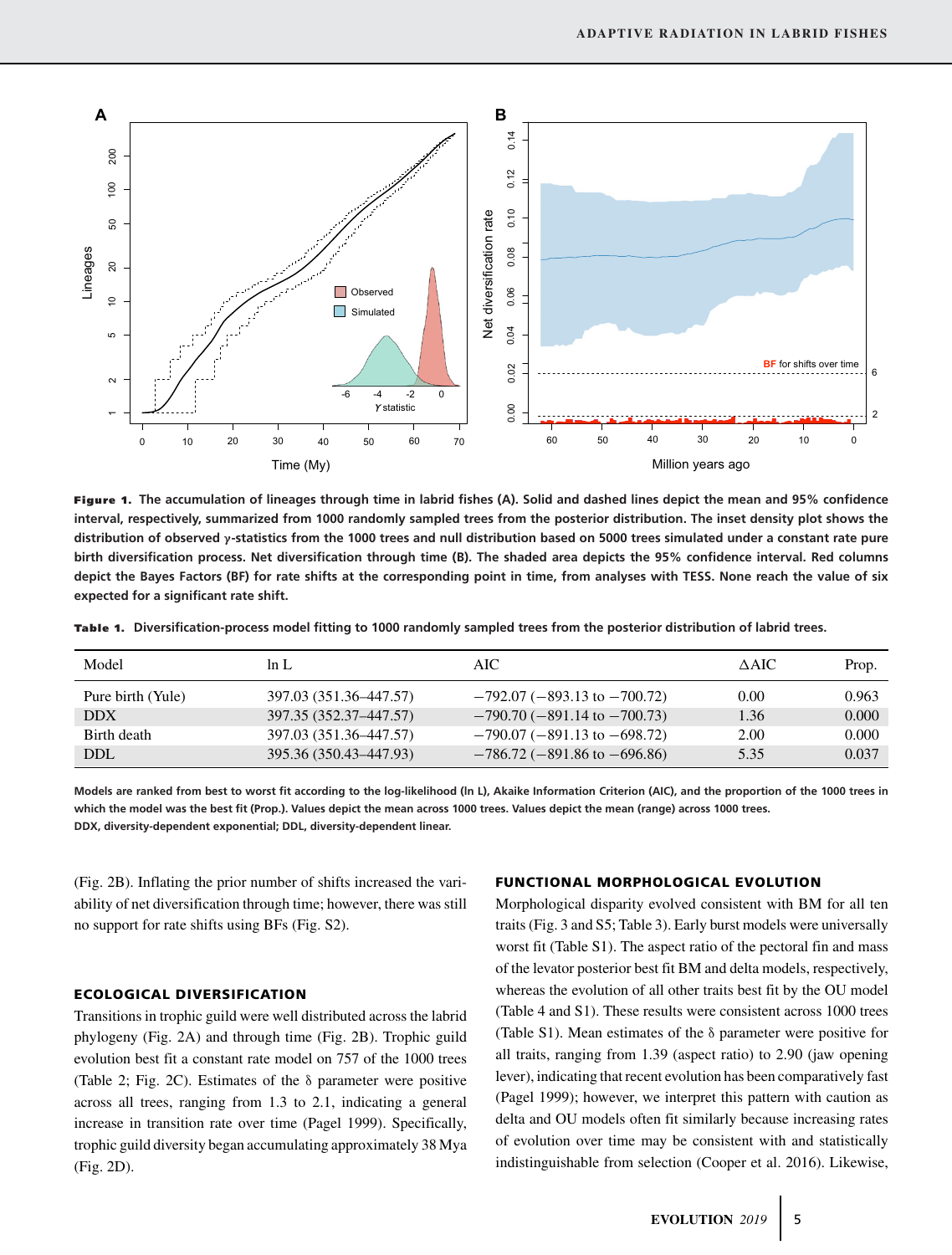

**Figure 2. The evolutionary history of trophic guilds in labrid fishes (A), through time (B), and their transition rates (C) and accumulation (D) through time. Internal nodes are colored based on summaries of 1000 stochastic character mappings on the MCC tree. Circles around the edge of the tree indicate the guild of each species. The distributions in B correspond to the ancestral node for each guild across 1000 trees randomly sampled from the posterior distribution. Note that D shows the accumulation of unique trophic guilds, whereas because most diets evolve several times the total number of transitions is much higher.**

| mer | $ -$ |  |  |
|-----|------|--|--|

**Tab le 2 . Time-dependent patterns of trophic guild and morphological innovation evolution in labrid fishes.**

| Model         | ln L                              | AICc                   | $\triangle$ AICc |       | Prop. |
|---------------|-----------------------------------|------------------------|------------------|-------|-------|
| Trophic guild |                                   |                        |                  |       |       |
| Constant rate | $-417.7$ ( $-432.0$ to $-409.2$ ) | 841.4 (820.5–866.0)    | 0.0              |       | 0.757 |
| Changing rate | $-418.9$ ( $-430.9$ to $-408.4$ ) | 841.8 (820.8–865.9)    | 0.4              | 1.578 | 0.243 |
| Innovations   |                                   |                        |                  |       |       |
| Constant rate | $-117.8$ ( $-127.0$ to $-113.7$ ) | 237.6 (229.4–256.1)    | 0.7              |       | 0.000 |
| Changing rate | $-116.4$ ( $-117.5$ to $-111.8$ ) | $236.8(238.9 - 255.7)$ | 0.0              | 0.296 | 1.000 |

**Values depict the mean (range) log-likelihood (lnL) and Akaike Information Criterion corrected for sample size (AICc) and the mean difference in AICc scores (AICc) across 1000 trees, mean estimate of the δ parameter, and the proportion (Prop.) of the 1000 trees in which the model was the best fit based on AICc scores.**

|  |  | Table 3. Morphological disparity through time in labrid fishes. |  |  |  |  |  |
|--|--|-----------------------------------------------------------------|--|--|--|--|--|
|--|--|-----------------------------------------------------------------|--|--|--|--|--|

| Trait               | <b>MDI</b>                        | P                      | Prop. $P$ | Prop. MDI |
|---------------------|-----------------------------------|------------------------|-----------|-----------|
| Fin aspect ratio    | $0.335(0.237-0.427)$              | $0.972(0.921-0.992)$   | 0.000     | 0.000     |
| Gape                | $0.013 (-0.032 - 0.065)$          | $0.830(0.750 - 0.938)$ | 0.000     | 0.196     |
| Protrusion          | $0.197(0.148 - 0.255)$            | $0.941(0.898 - 0.977)$ | 0.000     | 0.000     |
| Adductor mandibulae | $0.315(0.189 - 0.498)$            | $0.968(0.906 - 0.992)$ | 0.000     | 0.000     |
| Sternohyoideus      | $0.075(0.009 - 0.146)$            | $0.877(0.789 - 0.945)$ | 0.000     | 0.000     |
| Levator posterior   | $0.136(0.065 - 0.246)$            | $0.915(0.820 - 0.969)$ | 0.000     | 0.000     |
| Jaw closing lever   | $-0.210$ ( $-0.235$ to $-0.176$ ) | $0.525(0.375 - 0.742)$ | 0.000     | 1.000     |
| Jaw opening lever   | $0.0217 (-0.0160 - 0.069)$        | $0.837(0.758 - 0.922)$ | 0.000     | 0.033     |
| Jaw KT              | $0.165(0.119-0.232)$              | $0.928(0.844 - 0.969)$ | 0.000     | 0.000     |
| Hyoid KT            | $-0.073$ ( $-0.115$ to $-0.024$ ) | $0.759(0.648 - 0.844)$ | 0.000     | 1.000     |

**Values depict the mean (range) of the MDI statistic and** *P***-value summarized across 1000 trees. Prop.** *P* **depicts the proportion of trees that the Rank Envelope Test was significant. Prop. MDI depicts the proportion of trees in which the MDI statistic was negative.**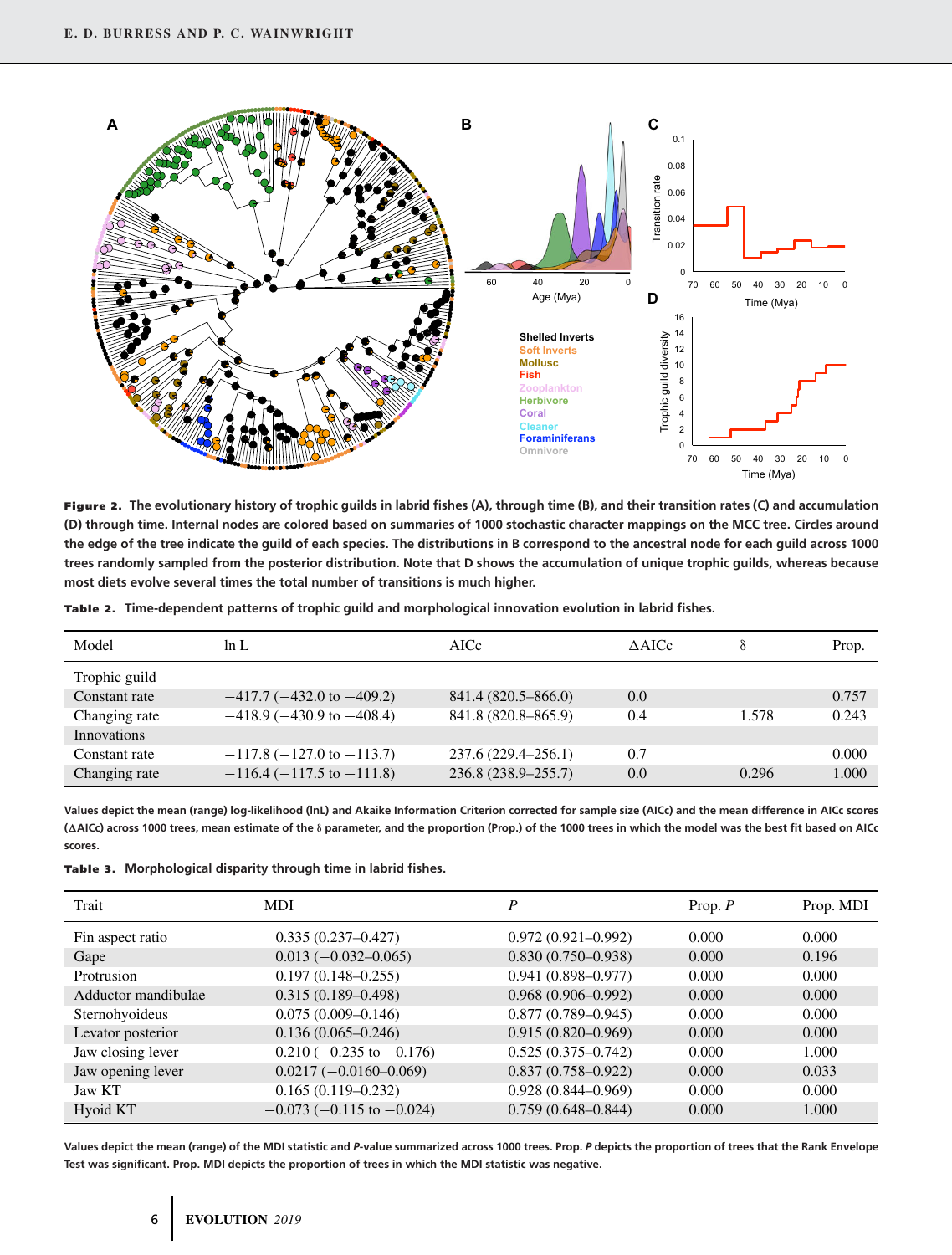

**Figure 3. Morphological disparity and rates through time for the aspect ratio of the pectoral fin (A, B) and multivariate feeding traits (C, D). Plots are based on analyses with the MCC tree (see Tables 3 and 5 for summaries from 1000 trees and individual feeding traits).**

**Tab le 4. Best-fit evolutionary model and parameter estimates for traits associated with locomotion and feeding performance.**

| Trait               | Best model | Comp. models | δ    | $\alpha$ | Prop. |
|---------------------|------------|--------------|------|----------|-------|
| Fin aspect ratio    | BМ         | OU, delta    | 1.39 | 0.006    | 0.962 |
| Gape                | OU         | delta        | 1.81 | 0.014    | 0.985 |
| Protrusion          | OU         |              | 2.88 | 0.052    | 1.000 |
| Adductor mandibulae | OU         |              | 2.90 | 0.048    | 1.000 |
| Sternohyoideus      | OU         |              | 2.88 | 0.037    | 1.000 |
| Levator posterior   | delta      | BM, OU       | 1.75 | 0.010    | 0.522 |
| Jaw closing lever   | OU         |              | 2.43 | 0.025    | 1.000 |
| Jaw opening lever   | OU         |              | 2.90 | 0.052    | 1.000 |
| <b>Jaw KT</b>       | OU         | delta        | 2.32 | 0.019    | 1.000 |
| Hyoid KT            | OU         |              | 2.73 | 0.056    | 1.000 |

**The best-fit and comparable (Comp.) models, mean parameter estimates of δ and α, and the proportion (Prop.) of the 1000 trees in which the model was the best fit based on AICc scores.**

correlations between absolute contrasts and the heights of the nodes at which they were calculated were either nonsignificant or exhibited a significant positive relationship (Fig. 3 and S6). The aspect ratio of the pectoral fin, jaw protrusion, masses of the levator posterior and sternohyoideus, jaw closing lever ratio, and hyoid KT consistently had nonsignificant relationships across the 1000 trees, whereas the mass of the adductor mandibulae, jaw opening lever ratio, and jaw KT consistently had significant positive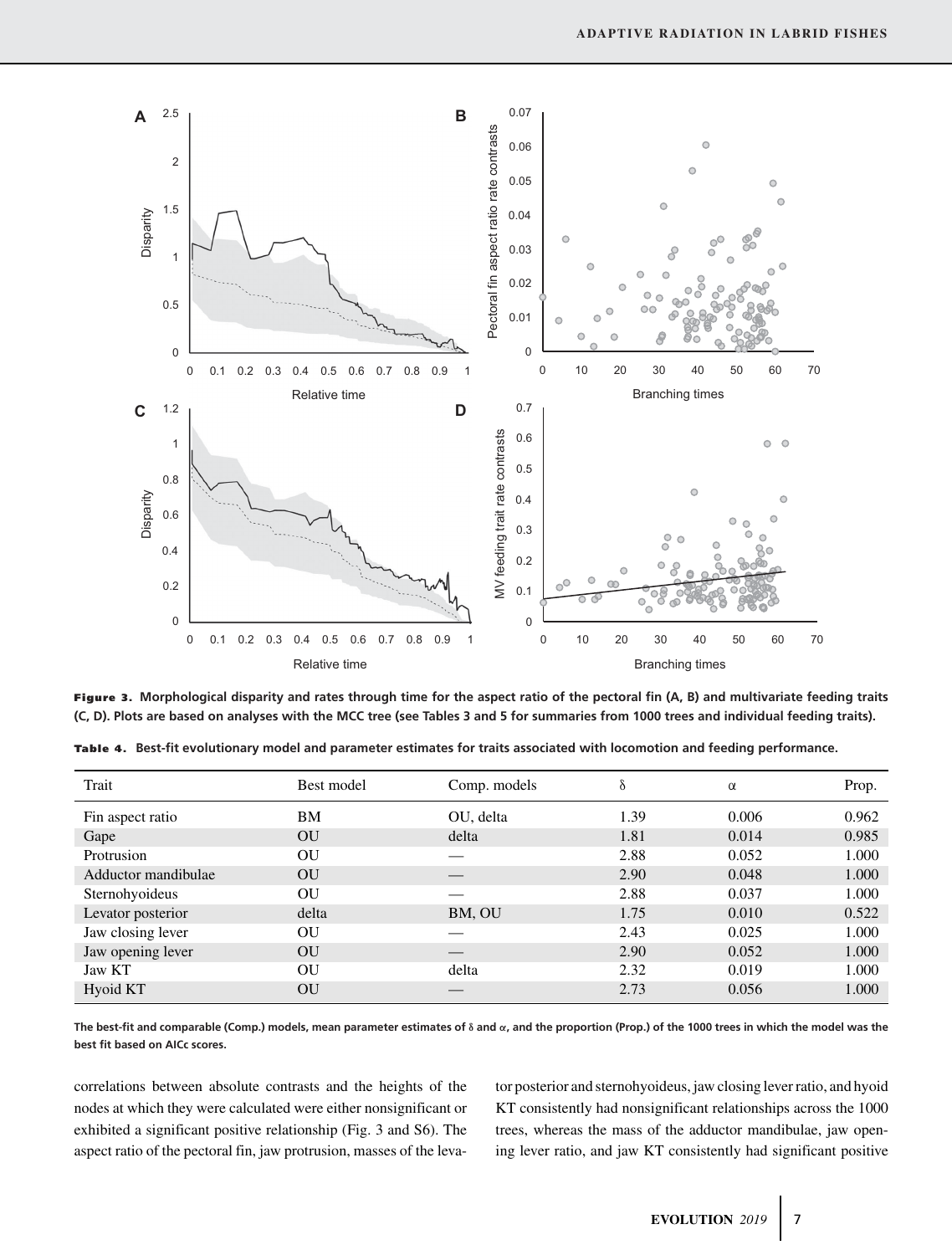| Trait               | $r^2$                  | P                      | Prop. $P < 0.05$ |
|---------------------|------------------------|------------------------|------------------|
| Fin aspect ratio    | $0.001(0.000 - 0.008)$ | $0.497(0.073 - 0.988)$ | 0.000            |
| Gape                | $0.004(0.000-0.014)$   | $0.801(0.211-0.999)$   | 0.000            |
| Protrusion          | $0.032(0.015-0.060)$   | $0.162(0.039-0.691)$   | 0.014            |
| Adductor mandibulae | $0.051(0.033 - 0.074)$ | $0.043(0.003 - 0.165)$ | 0.698            |
| Sternohyoideus      | $0.049(0.032 - 0.069)$ | $0.103(0.021 - 0.472)$ | 0.086            |
| Levator posterior   | $0.001(0.000 - 0.008)$ | $0.626(0.138 - 0.999)$ | 0.000            |
| Jaw closing lever   | $0.014(0.001 - 0.024)$ | $0.504(0.123 - 0.990)$ | 0.000            |
| Jaw opening lever   | $0.049(0.030-0.067)$   | $0.038(0.005 - 0.116)$ | 0.758            |
| Jaw KT              | $0.048(0.027-0.076)$   | $0.050(0.008 - 0.221)$ | 0.573            |
| Hyoid KT            | $0.020(0.006 - 0.034)$ | $0.343(0.074 - 0.962)$ | 0.000            |

Table 5. Rates of morphological evolution through time based on node-height tests.

relationships across the 1000 trees (Table 5). Results with mass of the adductor mandibulae, jaw opening lever, and jaw KT were variable among trees, being significant across 698, 758, and 573 of the 1000 trees, respectively (Table 5). All significant relationships were positive, suggesting an increase in rates of morphological evolution over time. We tentatively interpret these increasing rates because datasets simulated with BM were favored over delta and OU models across 821 and 869 of the 1000 trees, respectively, indicating some limitations in distinguishing between BM and these models that often are consistent with accelerating rates of morphological evolution (Cooper et al. 2016). In contrast, BM was favored over EB models across 957 of the 1000 trees using BM-simulated data, indicating a more robust ability to distinguish between those models.

### **ORIGINS OF FUNCTIONAL INNOVATIONS**

The origins of functional innovations were also well distributed across the phylogeny (Fig. 4A) and through time (Fig. 4B). The evolution of innovations best fit a changing rate model on all 1000 of the 1000 trees. Estimates of the δ parameter were less than one across all trees, ranging from 0.30 to 0.32, indicating a decrease in origination rate over time (Pagel 1999). (Table 2; Fig. 4C). Innovation diversity began sharply accumulating concurrently with trophic guild diversity approximately 38 Mya (Fig. 4D).

# *Discussion*

Labrids failed our tests for diversity-dependent lineage diversification and dietary diversification as well as our tests for early bursts of trait evolution. Instead, labrid diversification is mostly characterized by constant rates throughout their 65 My history. Since the end-Cretaceous mass extinction event that substantially altered coral reef biomes (Wood, 1999), labrids have diversified steadily, ultimately producing extensive variation in their swimming and feeding systems, while also giving rise to innovations that contributed to a continuous and ongoing expansion in trophic

niches that reaches its zenith in today's oceans. The overall picture that emerges from our analyses is that the pace of labrid diversification has changed little through their history and is very much ongoing.

The early burst pattern is generally viewed as a response to a sudden expansion of ecological opportunity, whether due to invasion of a new region, loss of major antagonists, or key innovation (Schluter 2000; Simpson 1953). The scenarios that most commonly accompany bursts of diversification in the empirical literature involve invasion of new regions rich with ecological opportunity (Burress and Tan 2017; Mahler et al. 2010) or key innovations that allow access to a novel adaptive zone (Donoghue 2005; Litsios and Salamin 2014). But, while labrids have achieved both numerical abundance and exuberant diversity on coral reefs, the pace of their diversification clearly does not fit with this prevailing view of adaptive radiation. What combination of factors might explain their capacity for evolving diversity while giving insight into the absence of an early burst?

Coral reefs clearly are a biome with extensive ecological opportunity. Diversity and abundance of many marine metazoan groups is highest in the tropics and particularly on coral reefs (Tittensor et al. 2010), and has been rising throughout most of the Cenozoic following the loss of biodiversity at the end-Cretaceous mass extinction (Budd 2000; Buzas et al. 2002; Renema et al. 2008; Yashura et al. 2016). This pattern of increasing biodiversity through time was somewhat reversed in several major reef groups, although not fishes, in the Plio-Pleistocene (Renema et al. 2008). But, for the first 55 My of labrid history, taxonomic richness in reef communities, and thus the range of potential prey and habitat resources appear to have represented an ever-expanding substrate for functional and ecological exploitation.

One possible key to understanding labrid history is that, while early Cenozoic coral reefs offered considerable ecological opportunity, they have supported a rich fish fauna throughout this period that has increased in richness in parallel with labrid expansion. The oldest Cenozoic reef fish fossil assemblage is found in the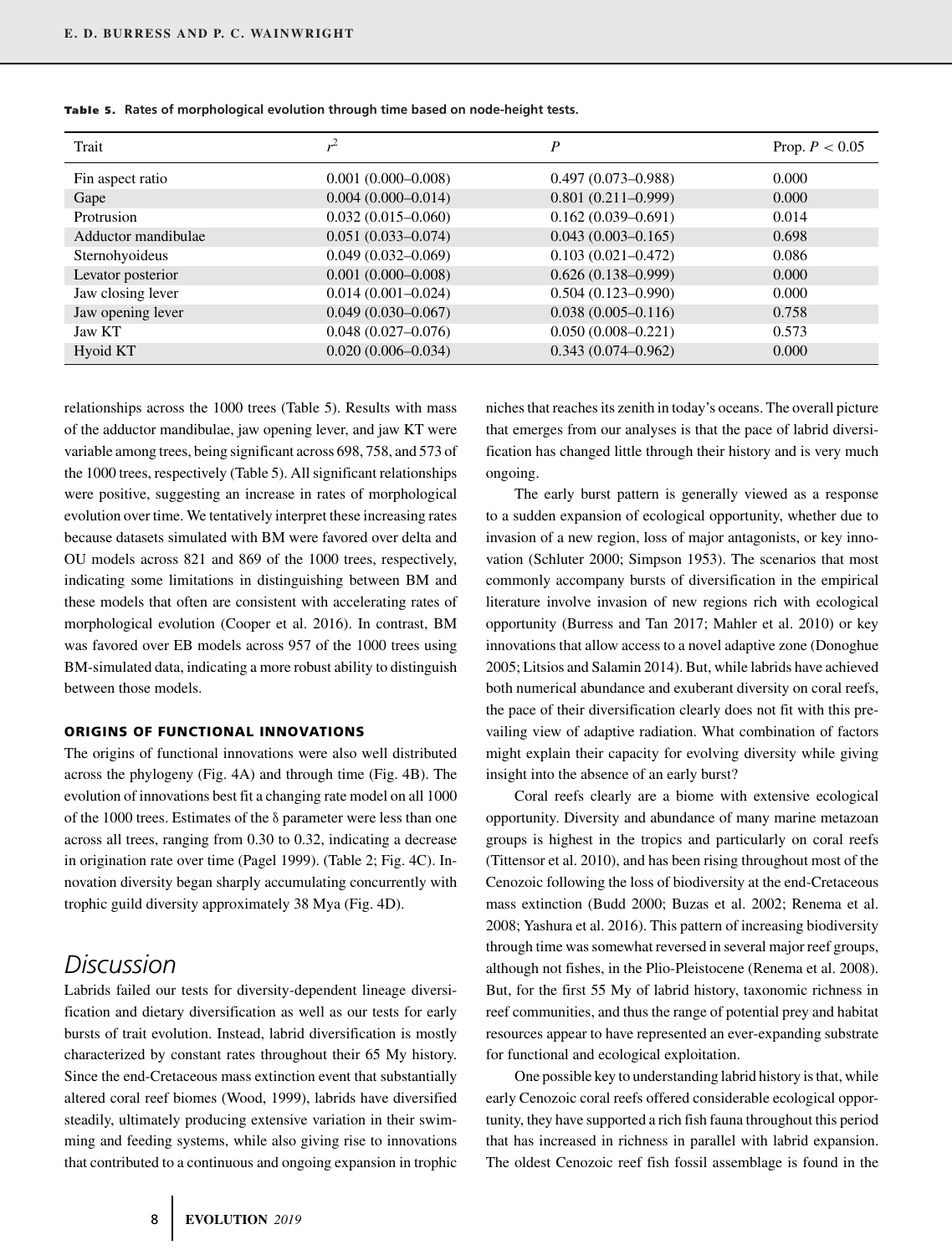

**Figure 4. The origins of morphological innovations across the labrid phylogeny (A), through time (B), and their origination rate in 5 My bins (C) and accumulation (D) through time. Origin nodes were identified based on 1000 stochastic histories. Labeled nodes correspond to the most frequent earliest reconstruction of each innovation, based on 1000 stochastic mappings with the MCC tree. The age distributions in B correspond to the age estimates of the clades defined by the origin nodes across 1000 trees randomly sampled from the posterior distribution. Note that D displays the accumulation of unique innovations, but because some innovations evolved more than once the total number of transitions is higher. Inset skull diagrams illustrate the morphological diversity of the adjacent lineage.**

Eocene deposits of Monte Bolca, in Northern Italy. This fauna shows an assemblage strongly reminiscent of modern reefs, with most of the major lineages found on modern coral reefs already well represented (Bellwood et al. 2017). Thus, it appears that in the aftermath of the end Cretaceous mass extinction, labrids became established in reef systems that were inhabited by a rich diversity of competitors and predators. While potential prey were aplenty and quite diverse, other lineages of fishes were present and likely represented competition for those resources and predators on labrids themselves.

These observations suggest that conditions during the first third of labrid diversification were markedly different from those encountered by cichlids following their invasion of recently formed rift lakes in Africa or encountered by the silverswords and honeycreepers upon their arrival to Hawaii. In these latter examples, ecological opportunity seems to have been considerable and paired with relatively few incumbent antagonists (Baldwin and Sanderson 1998; Lovette et al. 2002; Seehausen 2006). In contrast, for labrids, abundant ecological opportunity was paired with a community heavy with incumbency.

### **INNOVATIONS AND LABRID ADAPTIVE RADIATION**

Another key to labrid diversification appears to be an unusual capacity for functional innovations that underpin the invasion of numerous novel niches, some with profound implications for reef ecosystems. Labrid trophic diversity is centered on a relatively rare core ability to successfully handle hard-shelled prey (Randall 1967; Yamaoka 1978; Wainwright 1988), an ability they owe in large part to pharyngognathy, a novel condition of the pharyngeal jaw apparatus that is a synapomorphy of labrids (Fig. 4; Stiassny and Jensen 1987; Wainwright et al. 2012). This condition strengthens the prey-crushing bite and allows many labrids, even at small body sizes, to crush the shells of gastropods, bivalves, heavily armored crabs, and echinoderms (Randall 1967; Liem and Sanderson 1986; Wainwright 1987; 1988; Bellwood et al. 2006). A considerable fraction of labrid trophic diversity involves moving up and down the hardness axis of benthic invertebrate prey taxa. These changes involve hypertrophy of jaw muscles and strengthening of skeletal elements supporting the jaws in the case of mollusc-feeding or a reduction in jaw muscle strength in taxa that feed on softer-bodied invertebrates, like polychaetes, and smaller crustaceans such as amphipods and isopods. As an indication of how extensive crushing strength diversity is, the muscle that powers the pharyngeal jaw bite of labrids varies 500-fold in mass across species, after accounting for body size (Wainwright et al. 2004).

Secondary functional innovations have also permitted labrids to diversify along a prey elusiveness axis (Westneat 1995). In the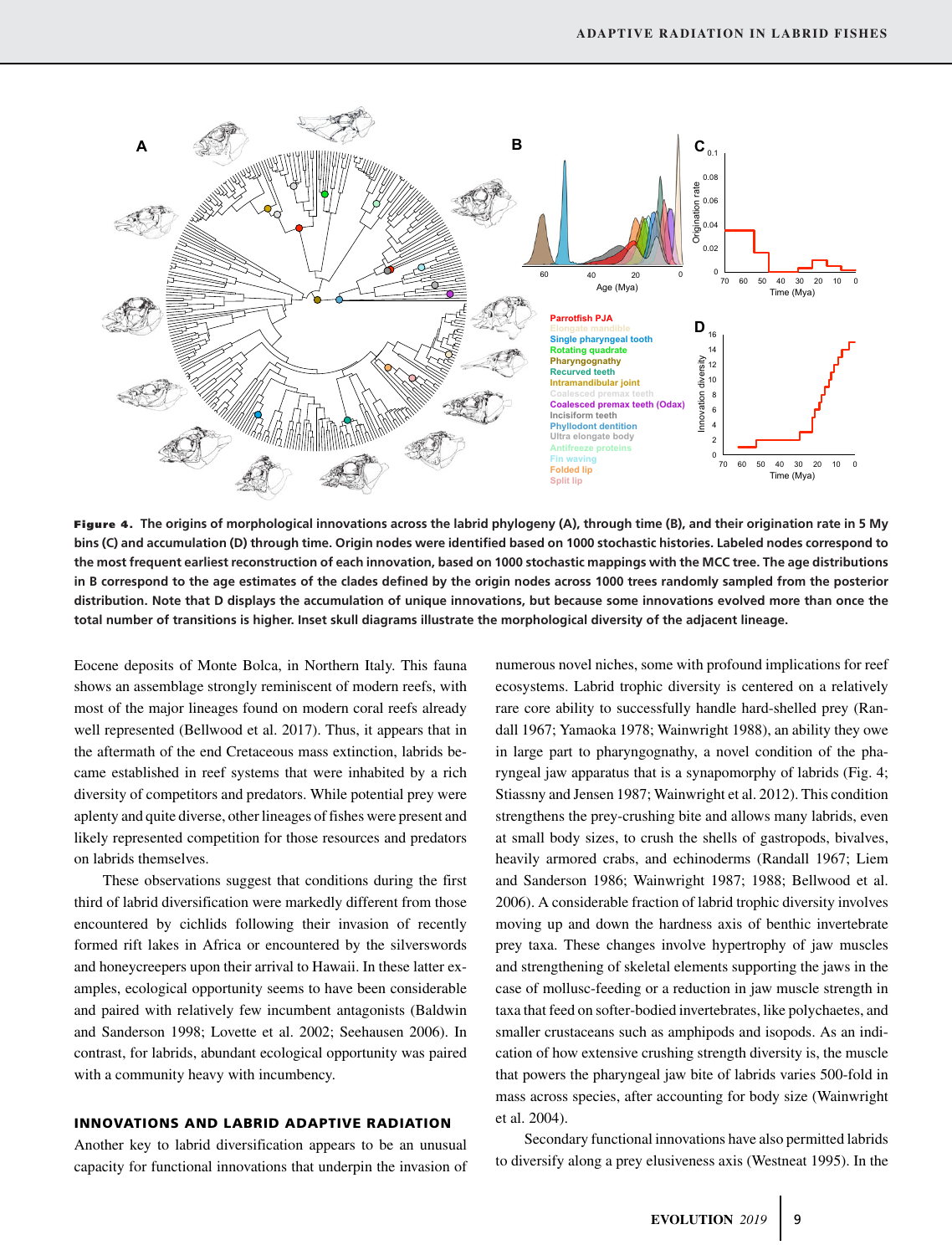case of the slingjaw wrasse, *Epibulus*, piscivory is associated with a major novelty in the jaw mechanism that gives this genus the most protrusible jaws known in ray-finned fishes (Westneat and Wainwright 1989). Like many other lineages of reef fishes, labrids have evolved specialized zooplankton feeding typically associated with high-aspect ratio pectoral fins, swift swimming behavior (Wainwright et al. 2002), and an overall reduction in the size of feeding structures (Schmitz and Wainwright 2011). The labrichthyine wrasses contain the only origin of dedicated coral mucus feeding in labrids (Huertas and Bellwood 2017, 2018), a relatively recent novel trophic niche among reef fishes (Fig. 2; see also Huertas and Bellwood 2018). Coral feeding in labrids is intimately associated with highly folded lips that are richly endowed with mucus that may protect the fish from the coral's stinging cells and enhance the suction feeding behavior these fish use to remove coral tissue (Huertas and Bellwood 2017). Within this lineage, specialized ectoparasite feeding has also evolved, in association with a split in the lower lip that may facilitate exposure of the teeth of the lower jaw to the epithelium (Baliga et al. 2017).

Finally, the most striking and consequential trophic transition in labrids is found in parrotfishes, with a change to herbivory that occurred about 32 Ma (Fig. 2). Within parrotfishes there has been subsequent diversification of herbivory to detritivory (Tebbett et al. 2017) and recent work indicates that the diet of most parrotfish is dominated by autotrophic bacteria (Clements et al. 2017). The parrotfish transition to herbivory is associated with a substantial modification of the parrotfish pharyngeal jaw (Bellwood 1994), producing a system with considerable anteriorposterior grinding motion for pulverizing the mixture of benthic turf algae, sediment, and other material that is eaten by parrotfish (Gobalet 1989; Wainwright and Price 2018). Within parrotfish there appear to be two origins of coalesced teeth that form the beak-like oral jaw dentition that is key to their ability to scrape the rocky surface of reefs. One origin is at the base of the scarinine radiation, about 21 Ma, and a second at the base of *Sparisoma*, about 10 Ma (Fig. 4). Finally, within the scarinines an intramandibular joint arose about 18 Ma that is found in all species of *Scarus* (52 spp), *Chlorurus* (18 spp), and *Hipposcarus* (2 spp). It is thought that this novel joint facilitates greater dexterity in fitting the scraping jaws to the complex surfaces on reefs (Konow et al. 2008). The consistent evolution of these and other functional innovations gradually expanded the ecological repertoire of labrids.

The prevalence and sustained evolution of functional innovations seen in labrids may occur in other fish adaptive radiations. Cichlids have also evolved some functional innovations coupled with ecological and evolutionary consequences; however, the tempo in which they arose is not yet known. Pharyngognathy is found convergently in cichlids and likely provided similar access to hard and tough prey (Liem 1973; McGee et al. 2015),

mouth-brooding is a derived reproductive strategy that may facilitate offspring survivorship in response to high predation pressure (Hert 1989), and the evolution of egg-spots on the anal fin of males may serve as sexual advertisements that attract females and improve fertilization success (Hert 1989; Wickler 1962). These innovations have likely played a role during the evolutionary history of cichlids (Salzburger et al. 2002), but this adaptive radiation has been more strongly linked to ecological opportunity provided by the colonization of novel ecosystems (Seehausen 2006; Elmer et al. 2014; Wagner et al. 2014; Burress and Tan 2017). Consequently, a large fraction of cichlid diversity arose via recent bouts of diversification, most notably within the East African Great Lakes (Seehausen 2006), in contrast to the consistent tempo observed in labrids.

### **IMPLICATIONS FOR THE CONCEPT OF ADAPTIVE RADIATION**

Our results indicate that the most ecologically diverse fish lineage that inhabits coral reefs, Labridae, does not fit the classic notion of adaptive radiation in which diversification slows over time as the clade becomes more diverse and fills available niches (Simpson 1953; Schluter 2000). The requisite features of adaptive radiation, especially the role of tempo, have been debated previously (reviewed in Givnish 2015). While some classic adaptive radiations, such as Australian marsupials, exhibit early bursts in lineage and morphological diversification (Garcia-Navas et al. 2018), some equally famous adaptive radiations, such as Darwin's finches, do not (Burns et al. 2017). Cichlid fishes, another pillar in the adaptive radiation literature, exhibit dramatic shifts in lineage diversification rates following the colonization of novel ecosystems (Seehausen 2006); however, many of these lineages, including the mega-diverse assemblages in Lakes Malawi and Victoria, may be in the expansion phase and have yet to enter the latter stages of adaptive radiation in which their diversification slows (Burress and Tan 2017; Burress et al. 2018). Of the older lineages, including the radiation within Lake Tanganyika, there is also little evidence of early bursts (Harmon et al. 2010).

Labrids likely faced a very different landscape than lineages that colonized young islands or lakes in which resources were underutilized. Since the end-Cretaceous mass extinction, coral reefs appear to have supported a diverse fish community (Bellwood et al. 2017) that may have constrained early labrid diversification and prevented an abrupt response to ecological opportunity. In this sense, "continental radiations" that have largely diversified in the presence of antagonists may provide a better analogy for labrids; however, in four such radiations in which tests for early bursts of lineage and/or morphological evolution have been performed (Neotropical cichlids, South American rodents, and North American warblers and minnows), these clades have largely corroborated early burst patterns of diversification (Rabosky and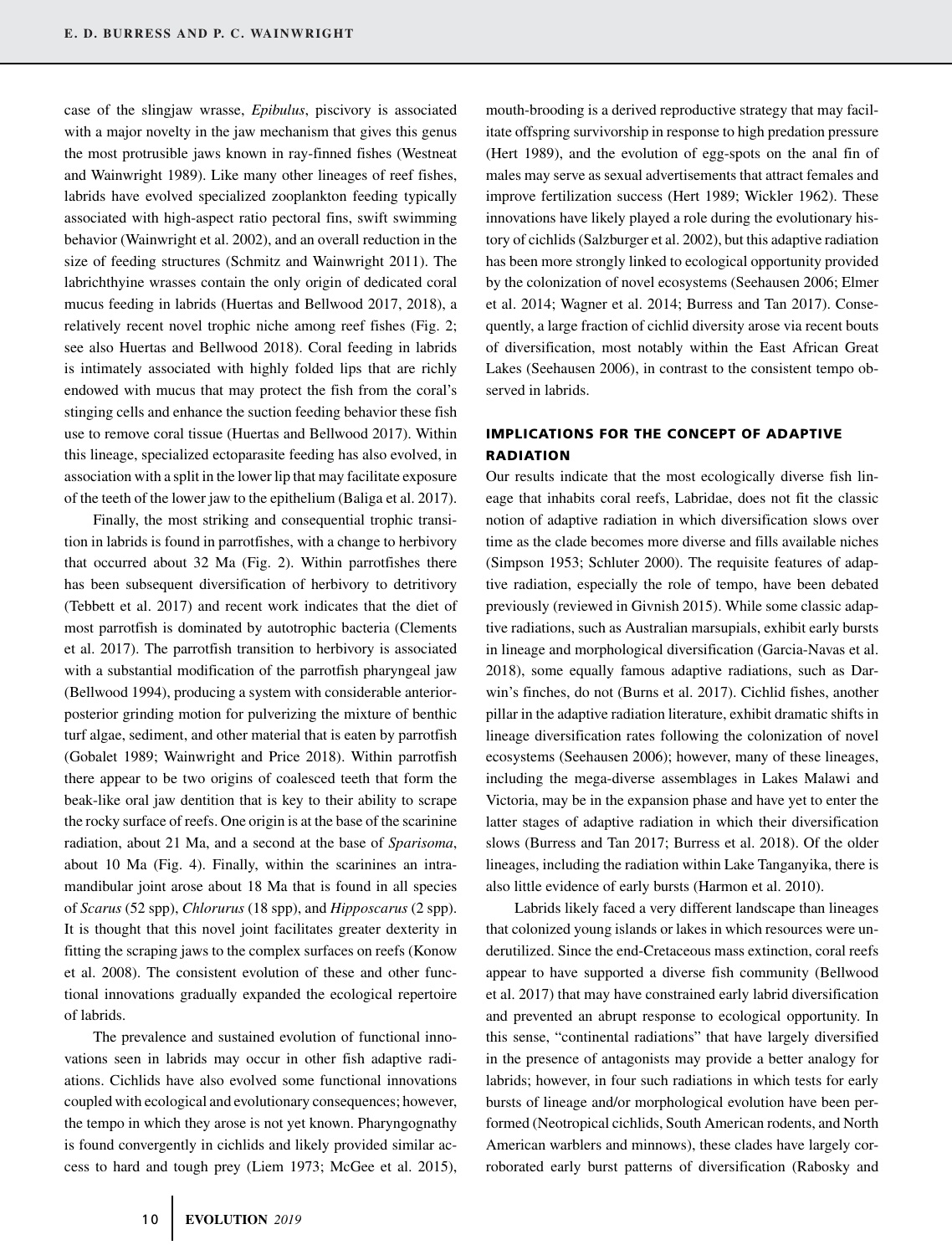Lovette 2008; López-Fernández et al. 2013; Arbour and López-Fernández 2016; Burress et al. 2016; Schenk and Steppan 2018). There are clearly a wide array of circumstances in which adaptive radiations occur and the early burst model does not fit all. Some authors have adopted broader definitions of adaptive radiation, focusing on the expansion of morphological and ecological diversity within a lineage (Losos 2010; Givnish 2015), rather than emphasizing the tempo of diversification.

# *Conclusions*

The repeated and consistent evolution of functional innovations appears to have facilitated the ecological expansion of labrids in the face of competition and predation from incumbents. Our reconstruction of labrid diets indicates that for the first 30 My of the radiation the group may have been restricted to two diet categories, shelled invertebrates and molluscivory (Fig. 2). But, over the subsequent 30 My most of the tropic diversity seen in this group originated, as eight additional diets evolved (Fig. 2). This pattern is also seen in the history of functional innovations. Pharyngognathy and phyllodont dentition were introduced in the first 35 My of the radiation, allowing access to hard shelled prey like gastropods, bivalves, thick-shelled crabs, and echinoderms. Over the subsequent 30 My, 13 additional innovations were introduced, each underlying access to a novel niche, gradually expanding the ecological diversity of labrids (Fig. 4). This conspicuous role for repeated and phylogenetically nested functional innovations being linked to ecological expansion seems to be a key feature of the labrid adaptive radiation. Perhaps the most remarkable feature of the radiation is that after 65 My of steady diversification, culminating in high species richness and exceptional ecological diversity, labrids show no signs of slowing down, only signs of ongoing expansion.

### **AUTHOR CONTRIBUTIONS**

P.C.W. conceived the study and assembled the data sets. E.D.B. analyzed the data. Both authors contributed to writing the manuscript; P.C.W. wrote the abstract, introduction and discussion, and E.D.B. wrote the methods, results, and prepared the figures and tables. Both authors contributed to revisions.

### **ACKNOWLEDGMENTS**

We thank Vikram Baliga and Chris Law for providing their phylogenetic trees and Milton Tan for help with R code. We also thank the many people who have contributed to our understanding of labrid fishes, especially Vikram Baliga, David Bellwood, Howard Choat, Peter Cowman, Jennifer Hodge, Andy Hoey, Philip Motta, Tom Near, Samantha Price, Ross Robertson, Luiz Rocha, Lars Schmitz, Ralph Turingan, and Mark Westneat. An Editor and two anonymous reviewers provided feedback that improved the manuscript. Funding was provided by National Science Foundation grants DEB-0717009 and DEB-1061981.

#### **DATA ARCHIVING**

The doi for our data is [https://doi.org/10.5061/dryad.gm17ct8.](https://doi.org/10.5061/dryad.gm17ct8)

### **CONFLICT OF INTEREST**

The authors declare no conflict of interest.

#### **LITERATURE CITED**

- Agrawal, A. A., M. Fishbein, R. Halitschke, A. P. Hastings, D. L. Rabosky and S. Rasmann. 2009. Evidence for adaptive radiation from a phylogenetic study of plant defenses. Proc. Nat. Acad. Sci. 106:18067–18072.
- Arbour, J. H., and H. López-Fernández. 2016. Continental cichlid radiations: functional diversity reveals the role of changing ecological opportunity in the Neotropics. Proc. R Soc. B 283:20160556.
- Baldwin, B. G., and M. J. Sanderson. 1998. Age and rate of diversification of the Hawaiian silversword alliance (Compositae). Proc. Natl. Acad. Sci. USA 95:9402–9406.
- Baliga, V. B. and C. J. Law. 2016. Cleaners among wrasses: phylogenetics and evolutionary patterns of cleaning behavior within Labridae. Mol. Phylogenet. Evol. 94:424–435.
- Baliga, V. B., Z. J. Bernstein, S. Sundaram, and R. S. Mehta. 2017. Labrid cleaner fishes show kinematic convergence as juveniles despite variation in morphology. J. Exp. Biol. 220:2787–2797.
- Bellwood, D. R. 1994. A phylogenetic study of parrotfishes Family Scaridae (Pisces: Labroidei), with a revision of genera. Rec. Austral. Mus. Suppl. 20:1–86.
- ———. 1995. Carbonate transfer and intra-reefal patterns of bioerosion and sediment release by parrotfishes (family Scaridae) on the Great Barrier Reef. Mar. Ecol. Prog. Ser. 117:127–136.
- ———. 1996. The Eocene fish of Monte Bolca: the earliest coral reef fish assemblage. Coral Reefs 15:11–19.
- Bellwood, D. R., and P. C. Wainwright. 2001. Locomotion in labrid fishes: implications for habitat use and cross-shelf distribution on the Great Barrier Reef. Coral Reefs 20:139–150.
- ———. 2002. The history and biogeography of fishes on coral reefs. *Coral reef fishes: dynamics and diversity in a complex ecosystem* (ed. P. F. Sale), p 5–32. Academic Press, New York, NY.
- Bellwood, D. R., P. C. Wainwright, C. J. Fulton, and A. S. Hoey. 2006. Functional versatility supports coral reef biodiversity. Proc. Roy. Soc. Ser. B 273:101–107.
- Blomberg, S. P., T. Garland, and A. R. Ives. 2003. Testing for phylogenetic signal in comparative data: behavioral traits are more labile. Evolution 57:717–745.
- Bollback, J. P. 2006. SIMMAP: stochastic mapping of discrete traits on phylogenies. BMC Bioinformatics 7:88.
- Bouckaert, R., J. Heled, D. Kuhner, T. Vaughan, C. H. Wu, D. Xie, M. ¨ A. Suchard, A. Rambaut, and A. J. Drummond. 2014. BEAST 2: a software platform for Bayesian evolutionary analysis. PLoS Comp. Biol. 10:e1003537.
- Bruggemann, J. H., A. M. van Kessel, J. M. van Rooij, A. M. Breeman. 1996. Bioerosion and sediment ingestion by the Caribbean parrotfish *Scarus vetula* and *Sparisoma viride*: implications of fish size, feeding mode and habitat use. Mar. Ecol. Prog. Ser. 134:59–71.
- Budd, A. F. 2000. Diversity and extinction in the Cenozoic history of Caribbean reefs. Coral Reefs 19:25–35.
- Burkepile D. E., and M. E. Hay. 2008. Herbivore species richness and feeding complementarity affect community structure and function on a coral reef. Proc. Natl. Acad. Sci. USA 105:16201–16206.
- Burns, K. J., A. J. Shultz, P. O. Title, N. A. Mason, F. K. Barker, J. Klicka, S. M. Lanyon, and I. J. Lovette. 2014. Phylogenetics and diversification of tanagers (Passeriformes: Thraupidae), the largest radiation of Neotropical songbirds. Mol. Phylogenet. Evol. 75:41–77.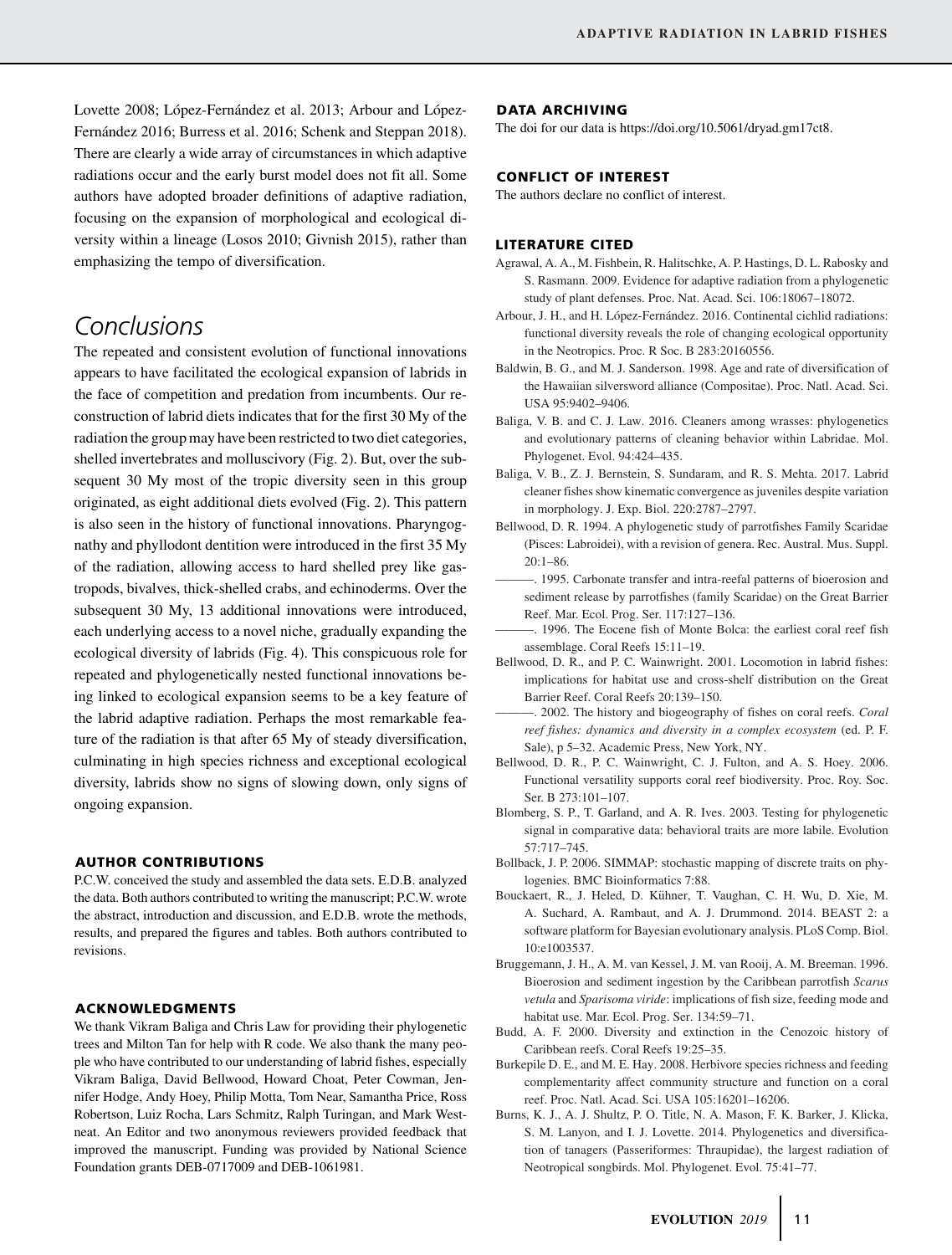- Burress, E. D., J. M. Holcomb, M. Tan, and J. W. Armbruster. 2016. Ecological diversification associated with the benthic-to-pelagic transition by North American minnows. J. Evol. Biol. 30:549–560.
- Burress, E. D., and M. Tan. 2017. Ecological opportunity alters the timing and shape of adaptive radiation. Evolution 71:2650–2660.
- Burress, E. D., L. Piálek, J. R. Casciotta, A. Almirón, M. Tan, J. W. Armbruster, and O. Říčan. 2018. Island-and lake-like parallel adaptive radiations replicated in rivers. Proc. R Soc. B 285:20171762.
- Butler, M. A. and A. A. King. 2004. Phylogenetic comparative analysis: a modeling approach for adaptive evolution. Am. Nat. 164:683–695.
- Buzas, M. A., L. S. Collins, and S. J. Culver. 2002. Latitudinal difference in biodiversity caused by higher tropical rate of increase. Proc. Natl. Acad. Sci. USA 99:7841–7843.
- Clements, K. D., D. P. German, J. Piche, A. Tribollet, and J. H. Choat. 2017. Integrating ecological roles and trophic diversification on coral reefs: multiple lines of evidence identify parrotfishes as microphages. Biol. J. Linn. Soc. 120:729–751.
- Collar, D. C., P. C. Wainwright and M. E. Alfaro. 2007. Integrated diversification of locomotion and feeding in labrid fishes. Biol. Lett. 4:84–86.
- Cowman, P. F. 2014. Historical factors that have shaped the evolution of tropical reef fishes: a review of phylogenies, biogeography, and remaining questions. Frontiers Genet. 5:394.
- Darriba, D., G. L. Taboada, R. Doallo, and D. Posada. 2012. jModelTest 2: more models, new heuristics and parallel computing. Nat. Meth. 9: 772.
- Derryberry, E. P., S. Claramunt, G. Derryberry, R. T. Chesser, J. Cracraft, A. Aleixo, J. Pérez-Emán, J. V. Remsen Jr, and R. T. Brumfield. 2011. Lineage diversification and morphological evolution in a large-scale continental radiation: the Neotropical ovenbirds and woodcreepers (Aves: Furnariidae). Evolution 65:2973–2986.
- Donoghue, M. J. 2005. Key innovations, convergence, and success: macroevolutionary lessons from plant phylogeny. Paleobiology 31:77–93.
- Elmer, K. R., S. Fan, H. Kusche, M. L. Spreitzer, A. F. Krautt, P. Franchini, and A. Meyer. 2014. Parallel evolution of Nicaraguan crater lake cichlid fishes via non-parallel routes. Nat. Comm. 5:5168.
- Felsenstein, J. 1985. Maximum likelihood estimation of evolutionary trees from continuous characters. Amer. J. Hum. Genet. 25:471–492.
- Freckleton, R. P., and P. H. Harvey. 2006. Detecting non-Brownian trait evolution in adaptive radiations. PLoS Biol. 4:e373.
- Froese, R. and D. Pauly. 2015. FishBase 2015: World Wide Web electronic publication. Available: [www.fishbase.org.](https://www.fishbase.org)
- Fulton, C. J., D. R. Bellwood, and P. C. Wainwright. 2005. Wave energy and swimming performance shape coral reef fish assemblages. Proc. Roy. Soc. Lond. Ser. B 272:827–832.
- Fulton, C. J., P. C. Wainwright, A. S. Hoey, and D.R. Bellwood. 2017. Global ecological success of *Thalassoma* fishes in extreme coral reef habitats. Ecol. Evol. 7:466–472.
- Galis, F. 2001. Key innovations and radiations. Pp. 581–605 *in* G. P. Wagner, ed. The character concept in evolutionary biology. Academic, San Diego.
- García-Navas, V., M. Rodríguez-Rey, and M. Westerman. 2018. Bursts of morphological and lineage diversification in modern dasyurids, a 'classic'adaptive radiation. Biol. J. Linn. Soc. 123:782–795.
- Gavrilets, S. and J. B. Losos. 2009. Adaptive radiation: contrasting theory with data. Science 323:732–737.
- Givnish, T. J. 2015. Adaptive radiation versus 'radiation'and 'explosive diversification': why conceptual distinctions are fundamental to understanding evolution. New Phytol. 207:297–303.
- Glor, R. E. 2010. Phylogenetic insights on adaptive radiation. Ann. Rev. Ecol. Evol. Syst. 41:251–270.
- Gobalet, K. W. 1989. Morphology of the parrotfish pharyngeal jaw apparatus. Amer. Zool. 29:319–331.
- Harmon, L. J., J. A. Schulte, A. Larson and J. B. Losos. 2003. Tempo and mode of evolutionary radiation in iguanian lizards. Science 301:961–964.
- Harmon, L. J., J. B. Losos, J. T. Davies, R. G. Gillespie, J. L. Gittleman, B. W. Jennings, K. H. Kozak, M. A. McPeek, F. Moreno-Roark, T. J. Near, et al. 2010. Early bursts of body size and shape evolution are rare in comparative data. Evolution 64:2385–2396.
- Harmon, L. J., J. T. Weir, C. D. Brock, R. E. Glor, and W. Challenger. 2007. GEIGER: investigating evolutionary radiations. Bioinformatics 24:129– 131.
- Hert, E. 1989. The function of egg-spots in an African mouth-brooding cichlid fish. Anim. Behav. 37:726–732.
- Höhna, S., M. R. May, and B. R. Moore. 2015. TESS: an R package for efficiently simulating phylogenetic trees and performing Bayesian inference of lineage diversification rates. Bioinformatics 32:789–791.
- Huertas, V., and D. R. Bellwood. 2017. Mucus-secreting lips offer protection to suction feeding coralivorous fishes. Curr. Biol. 27:R406–R407.
- 2018. Feeding innovations and the first coral-feeding fishes. Coral Reefs 37:649–658.
- Hunter, J. P. 1998. Key innovations and the ecology of macroevolution. Trends Ecol. Evol. 13:31–36.
- Kass, R., and A. Raftery. 1995. Bayes factors. J.Amer. Stat. Assoc. 90:773– 795.
- Kearse, M., R. Moir, A. Wilson, S. Stones-Havas, M. Cheung, S. Sturrock, S. Buxton, A. Cooper, S. Markowitz, C. Duran, et al. 2012. Geneious basic: an integrated and extendable desktop software platform for the organization and analysis of sequence data. Bioinformatics 28:1647– 1649.
- Konow, N., D. R. Bellwood, P. C. Wainwright, and A. M. Kerr. 2008. Novel jaw joints promote trophic diversity in coral reef fishes. Biol. J. Linn. Soc. 93:545–555.
- Kulbicki, M., V. Parravicini, D. R. Bellwood, E. Arias-Gonzalez, P. Chabanet, ` S. R. Floeter, A. Friedlander, J. McPherson, R. E. Myers, L. Vigliola and D. Mouillot. 2013 Global biogeography of reef fishes: a hierarchical quantitative delineation of regions. PLoS One 8:e81847.
- Liem, K. F. 1973. Evolutionary strategies and morphological innovations: cichlid pharyngeal jaws. Syst. Zool. 22:425–441.
- Liem, K. F., and S. L. Sanderson. 1986. The pharyngeal jaw apparatus of labrid fishes—a functional morphological perspective. J. Morphol. 187:143– 158.
- Litsios, G., and N. Salamin. 2014. Hybridization and diversification in the adaptive radiation of clownfishes. BMC Evol. Biol. 14:245.
- López-Fernández, H., J. H. Arbour, K. O. Winemiller, and R. L. Honeycutt. 2013. Testing for ancient adaptive radiations in Neotropical cichlid fishes. Evolution 67:1321–1337.
- Losos, J. B., T. W. Schoener, K. I. Warheit, and D. Creer. 2001. Experimental studies of adaptive differentiation in Bahamian Anolis lizards. Genetica 112:399–415.
- Lovette, I. J., E. Bermingham, R. E. Ricklefs. 2002. Clade-specific morphological diversification and adaptive radiation in Hawaiian songbirds. Proc. Roy. Soc. B 269:37–42.
- Mahler, D. L., L. J. Revell, R. E. Glor and L. B. Losos. 2010. Ecological opportunity and the rate of morphological evolution in the diversification of Greater Antillean anoles. Evolution 64:2731–2745.
- Martin, C. H., and P. C. Wainwright. 2013. Multiple fitness peaks on the adaptive landscape drive adaptive radiation in the wild. Science 339:208– 211.
- May, M. R., S. Höhna, and B. R. Moore. 2016. A Bayesian approach for detecting the impact of mass-extinction events on molecular phylogenies when rates of lineage diversification may vary. Meth. Ecol. Evol. 7:947– 959.
- Mayr, E. 2001. What evolution is. Basic Books. New York.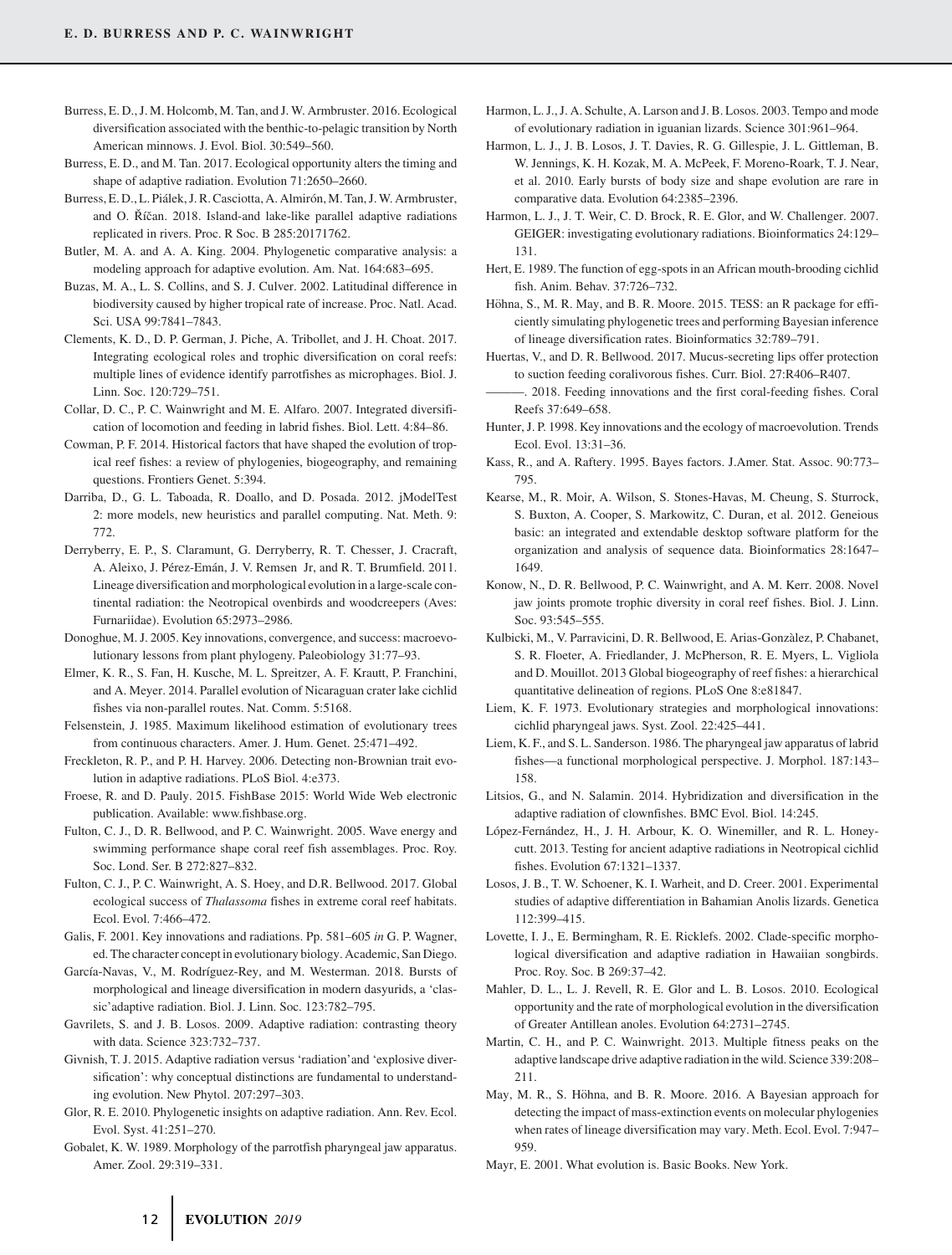- McGee, M. D., S. R. Borstein, R. Y. Neches, O. Seehausen, and P. C. Wainwright. 2015. A pharyngeal jaw evolutionary innovation facilitated cichlid extinction after the Nile perch invasion of Lake Victoria. Science 350:1077–1079.
- McPeek, M. A., L. Shen, J. Z. Torrey, and F. Farid. 2008. The tempo and mode of three-dimensional morphological evolution in male reproductive structures. Am. Nat. 171:E158–E178.
- Murrell, D. J. 2018. A global envelope test to detect non-random bursts of trait evolution. Methods Ecol Evol. [https://doi.org/10.1111/2041-](https://doi.org/10.1111/2041-210X.13006) [210X.13006.](https://doi.org/10.1111/2041-210X.13006)
- Pagel, M. 1999. Inferring the historical patterns of biological evolution. Nature 401:877–884.
- Paradis, E., J. Claude, and K. Strimmer. 2004. APE: analyses of phylogenetics and evolution in R language. Bioinformatics 20:289–290.
- Price, S. A., R. Holzman, T. J. Near, and P. C. Wainwright. 2011. Coral reefs promote the evolution of morphological diversity and ecological novelty in labrid fishes. Ecol. Let. 14:462–469.
- Puttick, M. N. 2018. Mixed evidence for early bursts of morphological evolution in extant clades. J. Evol. Biol. 31:502–515.
- Pybus, O. G., and P. H. Harvey. 2000. Testing macro–evolutionary models using incomplete molecular phylogenies. Proc. Roy. Soc. B 267:2267– 2272.
- Rabosky, D. L. 2006a. Likelihood methods for detecting temporal shifts in diversification rates. Evolution 60:1152–1164.
- -. 2006b. LASER: a maximum likelihood toolkit for detecting temporal shifts in diversification rates from molecular phylogenies. Evol. Bioinf. 2:117693430600200024.
- -. 2009. Ecological limits on clade diversification in higher taxa. Am. Nat. 173:662–674.
- Rabosky, D. L., and I. J. Lovette. 2008. Density-dependent diversification in North American wood warblers. Proc. Roy. Soc. B 275:2363–2371.
- ———. 2014. Automatic detection of key innovations, rate shifts, and diversity-dependence on phylogenetic trees. PloS One 9:e89543.
- Randall, J. E. 1967. Food habits of reef fishes of the West Indies. Stud. Trop. Oceanog. 5:665–847.
- Renema, W., D. R. Bellwood, J. C. Braga, K. Bromfield, R. Hall, K. G. Johnson, P. Lunt, C. P. Meyer, L. B. McMonagle, et al. 2008. Hopping hotspots: global shifts in marine biodiversity. Science 321:654–657.
- Revell, L. J. 2012. phytools: an R package for phylogenetic comparative biology (and other things). Meth. Ecol. Evol. 3:217–223.
- Robertson, D. R. 1998. Do coral-reef fish faunas have a distinctive taxonomic structure? Coral Reefs 17:179–186.
- Robertson, D. R., and J. H. Choat. 1974. Protogynous hermaphroditism and social systems in labrid fish. Proc. Sec. Inter. Coral Reef Symp. 1:217– 224.
- Salzburger, W., T. Mack, E. Verheyen, and A. Meyer. 2005. Out of Tanganyika: genesis, explosive speciation, and key-innovations and phylogeography of the haplochromine cichlid fishes. BMC Evol. Biol. 5:17.
- Schenk, J. J., and S. J. Steppan. 2018. The role of geography in adaptive radiation. Am. Nat. 192:415–431.
- Schluter D. 2000. The ecology of adaptive radiation. Oxford Univ. Press, Oxford, U. K.
- Schmitz, L., and P. C. Wainwright. 2011. Ecomorphology of the eyes and skull in zooplanktivorous labrid fishes. Coral Reefs. 30:415–428.
- Seehausen, O. 2006. African cichlid fish: a model system in adaptive radiation research. Proc. Roy. Soc. Ser. B 273:1987–1998.
- Simpson, G. G. 1953. Major features of evolution. Columbia University Press, New York.
- Slater, G. J. and M. W. Pennell. 2013. Robust regression and posterior predictive simulation increase power to detect early bursts of trait evolution. Syst. Biol. 63:293–308.
- Stiassny, M. L. J., and J. S. Jensen. 1987. Labroid interrelationships revisited: morphological complexity, key innovations, and the study of comparative diversity. Bull. Mus. Comp. Zool. 151:269–319.
- Stroud, J. T., and J. B. Losos. 2016. Ecological opportunity and adaptive radiation. Ann. Rev. Ecol. Sys. 47:507–532.
- Tebbett, S. B., C. H. Goatley, and D. R. Bellwood. 2017. Algal turf sediments and sediment production by parrotfishes across the continental shelf of the Northern Great Barrier Reef. PLOS One 12:e0170854.
- Tittensor, D. P., C. Mora, W. Jetz, H. K. Lotze, D. Ricard, E. V. Berghe, and B. Worm. 2010. Global patterns and predictors of marine biodiversity across taxa. Nature 466:1098–1101.
- Vaidya, G., D. J. Lohman, and R. Meier. 2011. SequenceMatrix: concatenation software for the fast assembly of multi-gene datasets with character set and codon information. Cladistics 27:171–180.
- Wainwright, P. C., D. R. Bellwood, and M. W. Westneat. 2002. Ecomorphology of locomotion in labrid fishes. Envir. Biol. Fishes 65:47–62.
- Wainwright, P. C., D. R. Bellwood, M. W. Westneat, J. R. Grubich, and A. S. Hoey. 2004. A functional morphospace for the skull of labrid fishes: patterns of diversity in a complex biomechanical system. Biol. J. Linn. Soc. 82:1–25.
- Wainwright, P. C., W. L. Smith, S. A. Price, K. L. Tang, L. A. Ferry, J. S. Sparks and T. J. Near. 2012. The evolution of pharyngognathy: a phylogenetic and functional appraisal of the pharyngeal jaw key innovation in labroid fishes and beyond. Syst. Biol. 61:1001–1027.
- Wainwright, P. C., and S. A. Price. 2018. Innovation and diversity of the feeding mechanism in parrotfishes. Pp. 26–41 *in* A. S. Hoey and R. M. Bonaldo, eds. The biology and ecology of parrotfishes. CRC Press, Boca Raton, Florida.
- Wainwright, P. C., F. Santini, D. R. Bellwood, D. R. Robertson, L. A. Rocha, and M. E. Alfaro. 2018. Phylogenetics and geography of speciation in New World *Halichoeres* wrasses. Mol. Phylog. Evol. 121:35–45.
- Wagner, C. E., L. J. Harmon, and O. Seehausen. 2014. Cichlid species-area relations are shaped by adaptive radiations that scale with area. Ecol. Lett. 17:583–592.
- Warner, R. R. 1984. Mating behavior and hermaphroditism in coral reef fishes: the diverse forms of sexuality found among tropical marine fishes can be viewed as adaptations to their equally diverse mating systems. Amer. Sci. 72:128–136.
- Warner, R. R., and D. R. Robertson. 1978. Sexual patterns in the labroid fishes of the western Caribbean, I: the wrasses (Labridae). Smithson. Contrib. Zool. 254:1–27.
- Westneat, M. W. 1995. Feeding, function, and phylogeny: analyseis of historical biomechanics in labrid fishes using comparative methods. Sys. Biol. 44:361–383.
- Westneat, M. W., and P. C. Wainwright. 1989. The feeding mechanism of the sling-jaw wrasse, *Epibulus insidiator* (Labridae; Teleostei): evolution of a novel functional system. J. Morphol. 202:129–150.
- Wickler, W. 1962. 'Egg-dummies' as natural releasers in mouth-breeding cichlids. Nature 194:1092–1093.
- Wood, R. 1999. Reef evolution. Oxford Univ. Press, Oxford.
- Yamaoka, K. 1978. Pharyngeal jaw structure in labrid fishes. Publ. Seto Mar. Biol. Lab. 24:409–426.
- Yoder, J. B., E. Clancey, S. Des Roches, J. M Eastman, L. Gentry, W. Godsoe, T. J. Hagey, D. Jochimsen, B. P. Oswald, J. Robertson, et al. 2010. Ecological opportunity and the origin of adaptive radiation. J. Evol. Biol. 23:1581–1596.

### Associate editor: G. H. Thomas Handling Editor: M. R. Servedio